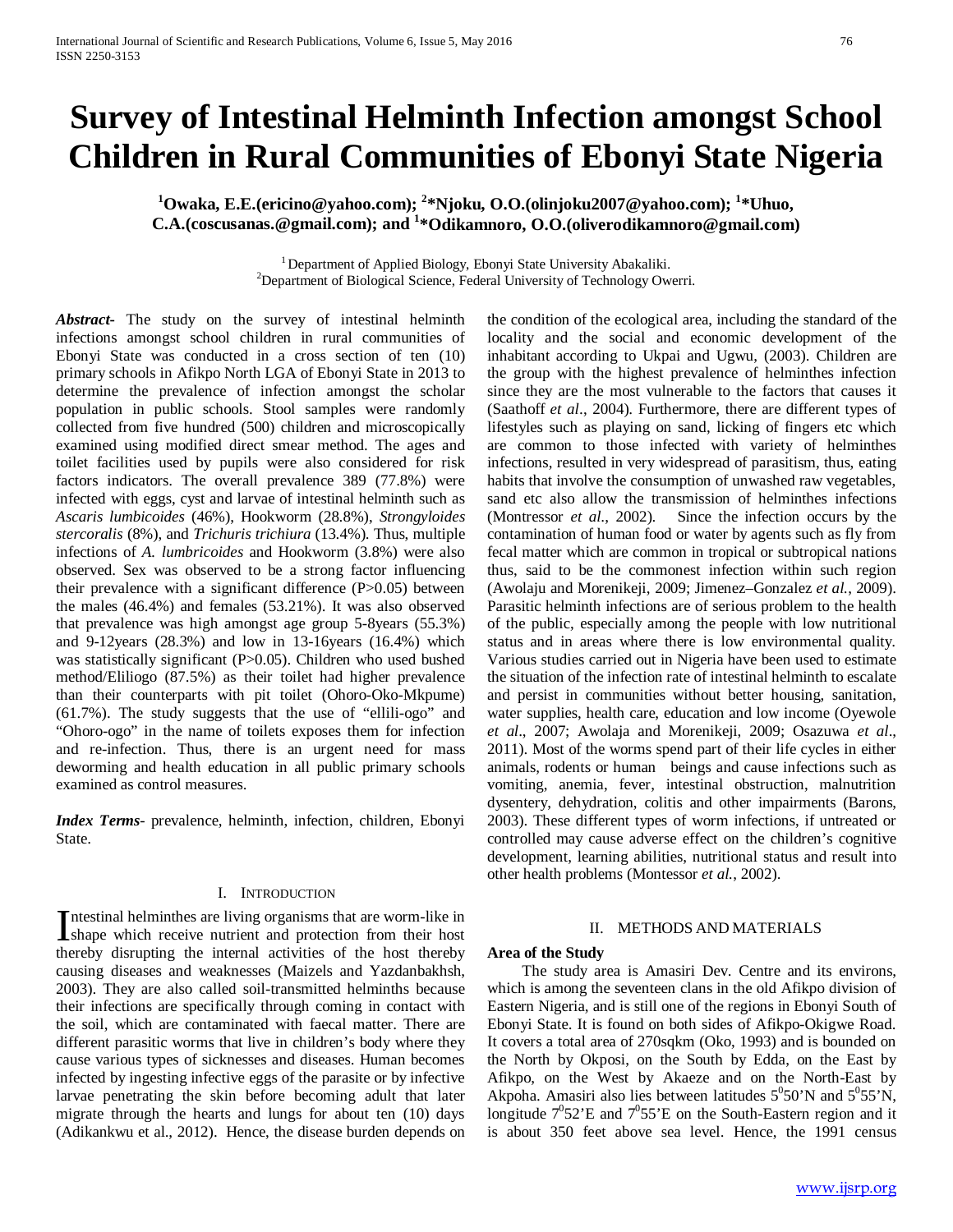projected Amasiri as having 49000 inhabitants and is made up of three (3) autonomous communities, ie Amasiri, Ndukwe and Opi (Omaka and Anthony, 2012). According to Oko (1993), it is a traditional zone of rolling plain between open grassland tropical rainforest with an annual rainfall of 197cm. In Amasiri Dev. Centre there is common unhygienic pit toilet system, which that of the men is known as "Ohoro Ogo" and that of the women is known as "Ohoro Usuho" but most people do open toilet system in the farm or "Elili" or drainages within the communities. Hence, above 70% engage in agricultural activities and they all speak the same language. Most of the houses have electricity and pipe borne water (borehole).

# **Study Design**

 The study area was chosen as a result of human anthropogenic activities; poor environmental health awareness and the low level of personal hygiene. Also due to the nasty rampant method of sewage and refuse disposal within the community.

#### **Study Population**

 Sample populations of about 500 pupils were selected from ten (10) schools selected at random. 50 samples were collected from each school among pupils that were willing with the aid of class teachers who understood the effect or importance on the health of public when the work is executed decided to participate as the part of the body of researchers and approval from health authority of the locality, including that of parents of the wards were collected.

#### **Selection Of Schools**

 It is logistically simple to organized surveys in schools. All the primary schools in Amasiri community in Afikpo North L.G.A, both private and government owned (public) were listed, and then 10 schools were selected at random with the help of random number table.

# **Sample Materials And Tools**

 The materials used for the practical were wide- mouth plastic containers, microscope, glass slide, cover slip, woody spatula, forceps, flat bottom jar with lid, absorbent tissue, normal saline, weighty balance measuring scale, formalin and solution.

# **Collection And Procedure**

 A total of 500 stool samples were collected from children attending primary schools in Amasiri community of Afikpo North Local Government Area. A stratified multistage cluster sampling technique was used to obtain the sample for this study. There are ten (10) selected different primary schools in Amasiri community, which are evenly distributed. The participant were selected for study based on the information gotten from a history of either their being sick and/ or been on drugs within a period of one month and some were rejected as they reported to have been ill or being on drugs. A minimum of 50 pupils were selected from each school for the study.

 This number of pupils were obtained from each of the classes, stating from primary 1 to 5 presented ten (10) pupils each, which were randomly selected from the pupils who's their parent gave consent and are willing to participate. The names of all the willing and approved pupils from each class were written and put in separate boxes and shook thoroughly before picking, that was done blindly by the class teachers.

#### **Inclusion And Exclusion Criteria**

 All selected primary school children who were having no history of being clinically ill and used drug within a period of one month before the study and those whose parents and guardians gave their consent were included. Primary school children who were having a history of being clinically ill and used drug within a period of one month before the study and those not included were children whose guardians and parents refused to sign a written consent form for the study.

# **Recruitment And Training Of Research Assistant**

 As to ensure high degree of accuracy two research assistants working in Amasiri general Health centre and a renowned private laboratory within Amasiri were recruited to assists in the collection of height, weight and recollection of specimen bottle from the pupils.

# **Stool Specimen Collection**

 There were critical explanation of the benefits of the research a day before collection of stool specimen, to the selected pupils and the teachers from each of the schools involve. All the selected persons were provided with a clean plastic container free from dirt particles and were labeled for easy identification, including a piece of applicator stick, a plain paper and a consent form. The plastic containers had a code number; which tallied with that of the pupil in the register who took that particular container so as to avoid the incidental exchange of specimens among children. More so, children were instructed to give the consent form to their respective parents or guardians as soon as they got home, for them to read and then agree or disagree to allow them to participate in the study. The children were then instructed that anyone who will participate willing after the approval of the parent/gaudiance should defecate on the piece of paper provided in the morning of the next day, to avoid contamination from the toilet environment, thus, used an applicator stick, and pick up a portion of the stool from the piece of paper and bring it to school after putting it into the covered clean plastic container provided. The following day a list of names with their corresponding code numbers were used to called the children one after the other for the collection of their stool sample, with a comparison of the number on the container with the number recorded when they were provided with the container to check if it was the right container for the child, then 10% formalin was added to the stool sample to preserve the morphology of the eggs before examination.

#### **Measurement Of Height And Body Weight**

 After the collection of stool specimen, children were called one after the other, then the code number of the children and the name were recorded in a questionnaire form, then the children's height were measured using a height scale, weight was measured by using a weighing scale and each child was asked of his/her age.

#### **Questionnaire Distribution**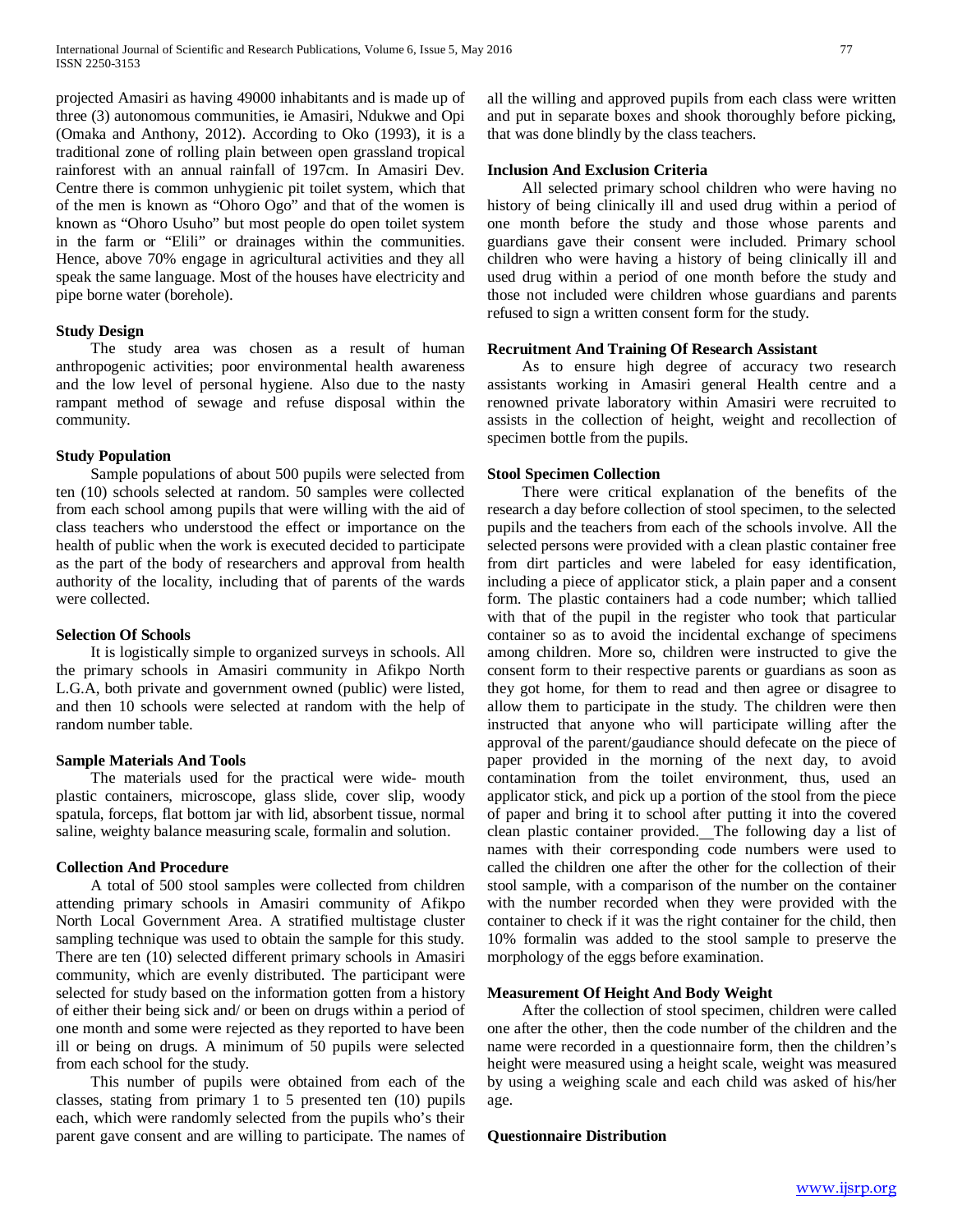A questionnaire of primary school based were administered to the pupils which were to be filled with the aid of their teachers to determine the sex, age, height, weight, name, socio-economic background and sanitation situation in their schools and homes.

### **Analysis in the Laboratory**

 Both microscopic and macroscopic examinations of the specimen were done with a direct smear method for easy identification of eggs of intestinal helminths under microscopic examination based on the method described by Cheesbrough (2004).

#### **Macroscopic Samples of Stool Examination**

 Macroscopic examination of samples were carried out in the laboratory which registered the presence of blood, mucus, consistency and adult worms. Based on description of the appearance of the stool samples, consistency or physical appearance such as colour, was to know whether the stool was formed, semi-formed, uniform or watery, presence of blood/mucus or pus as to aid in the identification of the species of worm. That is, when a stool sample is semiformed and black, hookwoom disease was suspected. Schistosomiasis is also suspected when there is mucus in the stool including uniformed with blood. However, there were a lot of appearance of faecal sample such as blood, diarrhea or rice water stools with mucus flakes etc. Akingbade *et al.,* (2013) said *Ascaris lumbricoides* could be occasionally seen on the surface or in a stool in it adult form with stain of blood on the stools of someone suffering from ulceration, haemorrhoides, or tumours of the intestinal tract. When a stool sample appears semi-formed or formed and brown in adult it is said to be normal stool while that of infants appears semi-formed and yellowish-green when normal. In this work the samples with different appearance were observed such as formed or semi-formed, black and semi-formed, including watery stool that appeared brown.

# **The Microscopic Stool Samples Examination**

 During the microscopic analysis, the physiological saline was place on a labeled glass slide containing emulsified feacal sample collected from a wide mouthed bottle, about 0.10gm with an applicator stick. A cleaned cover slip was flattened on it after it has been smear sufficiently to be thin so as to avoid air bubble and was placed under the microscope for the examination of the presence of eggs of intestinal helminth with x10 and x40 objectives lenses (Arora and Arora, 2006). The identification of intestinal helminths eggs with the used of direct smear method was also described by Cheesbrough (2004) that showed a positive indicating specimens on the basis of microscope with the use of standard methods according to CDC (2007). Furthermore, a microscopic confirmation of the slide containing the stool specimens was done with the assistance of a trained scientist managing the laboratory in Amasiri health centre. There were also several characteristics employed for the recognition of the worms: for example round, ova, with rough membrane was used to identify fertilize eggs or a bit elongated with ova membrane was for unfertilized eggs of *Ascaris lumbricodes*. While transparent barrel shaped eggs with mucoid polar plug at either sides were for the recognition of *Trichuris trichiura*. *Ancylostoma duodenale* and *Necator americanus* which are common species of hookworm have the almost the same structure of egg. Their eggs show a clear difference between the embryo and the eggs shell with an oval or elliptical brave coiled within according to Odu *et al*.,( 2013).

### **Ethical Approval**

 The study was granted approval by the department of Applied Biology through the supervisor of the work and the stake-holders of the various schools used for the work. The approval was given after a brief meetings with school personnel and potential parents of the wards in a Parents and Teachers Association (PTA) gathering which was carried out in order to explain the purpose and protocol of the study. A written participation consent form was issued out to the school officials and parents so as to authenticate their approval of allowing their wards to co-operate.

#### **Data Analysis**

 The data collected were represented in percentage while differences in the prevalence of infection between ages and sex were evaluated using the Chi-square test from the contingency tables. Statistical significance was achieved  $(P > 0.05)$ .

#### **RESULT**

 The study involved a total of 500 school children of which 389 persons are infected with variance in the infection across the schools in Amasiri Dev. Centre used as sampled schools such as Ezeke Primary School I and II, Amasiri Central School I and II, Opi Primary School, Ndukwe Primary School I and II, Ogube Primary School, Akanto Primary School and Ozaraokangwu Primary School as shown in Table1.

 The male participants were more than the female participants in number, 284 (56.8%) and 216 (43.2%) respectively, as shown in Table 2. It also shows that infection rate is higher in females, 84.3% than male with 72.8%.

 From the study majority of the participant (43.4%) were of the age group 5-8years, followed by 9-12years age group (30.6%) while 13-16 age group contains the lowest proportion (26.6%) of the study participant according to table 3.

 The prevalence based on types of toilet shows that, toilet could be suspected as the region were the pupils acquired intestinal helminth infections as 5 pupils used water closet system with no infection recorded, 321 pupil used bush method/ "Elili" with 281(87.5%) infections and 175 pupils used pit toilet (Ohoro Oko Mkpume) with 108 (61.7%) infections respectively, as shown in table 4.

 Out of the 500 stool samples examined, 389 (77.8%) were observed to be infected with various intestinal helminth parasites and some pupils suffered with mixed infections thus, four parasites species were encountered in the study. This is distributed as follows: *Ascaris lumbricoides 179(46%), Strongyliodes stercoralis* 31(8.0%), *Trichuris trichiura* 52(13.4%) and a multiple infections of *Ascaris lumbricoides* and Hookworm of 15(3.8%) (Table 5). The prevalence is significant with  $P>0.05$ .

 The result also shows how the parasite species is distributed across the age grade.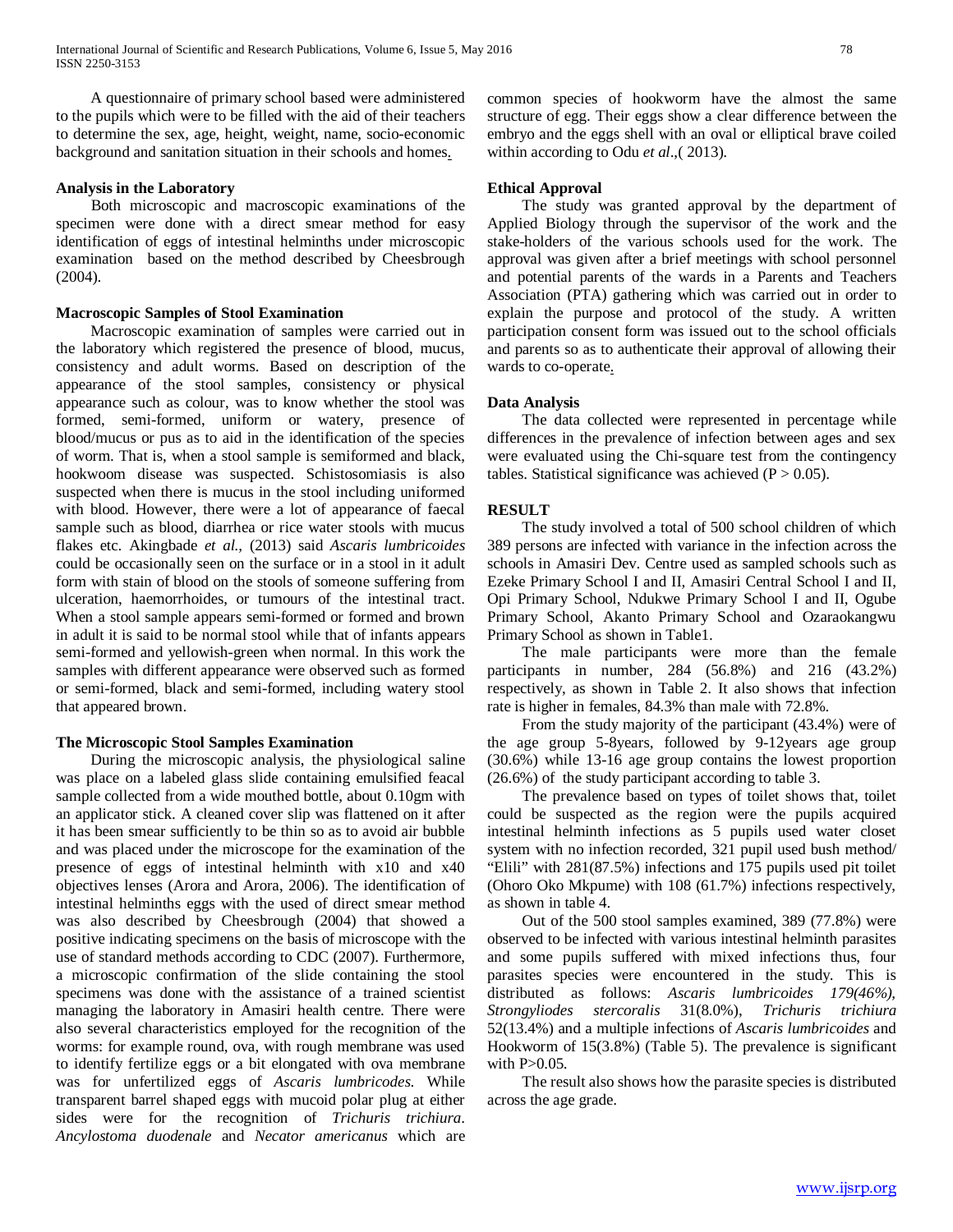It was observed that *Ascaris lumbricoides* accounted for 82  $(21.1)$ , 51 (13.1) and 46 (11.8) for age group  $5 - 8$ , 9 – 12 and 13 – 16 respectively being the highest. The lowest being multiple infection with 8 (2.1), 4 (1.0) and 3 (0.8) for age group  $5 - 8$ , 9 – 12 and 13 – 16 respectively as shown in table 6.

 The human lifestyles are seen as factors that encourage the prevalence of intestinal helminth infections. The regular eating of sand (Ukwaka), licking of fingers/biting of nails and walking barefoot has 277, 315 and 271 respectively which shows that it is the highest with occasionally having 173, 123 and 82. While I don't having the least with 50, 62 and 47 respectively as shown in the table 7.

 The prevalence of intestinal helminthes based on Age– related habit shows that the various habits could be considered as encouraging factors toward the acquiring of intestinal helminth infections as shown in the table 8 and fig. 1.

# **Table 1: Schools Examined for the Presence of Intestinal Helminth Infection.**

| S/N | <b>SCHOOL</b>                | <b>NO. EXAMINED</b> | NO. INFECTED | % INFECTED |
|-----|------------------------------|---------------------|--------------|------------|
| 1.  | Ezeke Primary School I       | 50                  | 35           | 70         |
|     | Ezeke Primary School II      | 50                  | 34           | 68         |
| 3.  | Amasiri Central School I     | 50                  | 31           | 62         |
| 4.  | Amasiri Central School II    | 50                  | 32           | 64         |
| 5.  | Ndukwe Primary School I      | 50                  | 41           | 82         |
| 6.  | Ndukwe Primary School II     | 50                  | 39           | 78         |
|     | Opi Primary School I         | 50                  | 38           | 76         |
| 8.  | Ogbube Primary School        | 50                  | 46           | 92         |
| 9.  | <b>Akanto Primary School</b> | 50                  | 45           | 90         |
| 10. | Ozaraokangwu Primary School  | 50                  | 48           | 96         |
|     |                              |                     |              |            |
|     |                              |                     |              |            |

| $-1$ | -- |  |
|------|----|--|
|      |    |  |



**Fig. I Y= axis prevalence of intestinal helminthes based on Age–related habit X= axis percentage prevalence**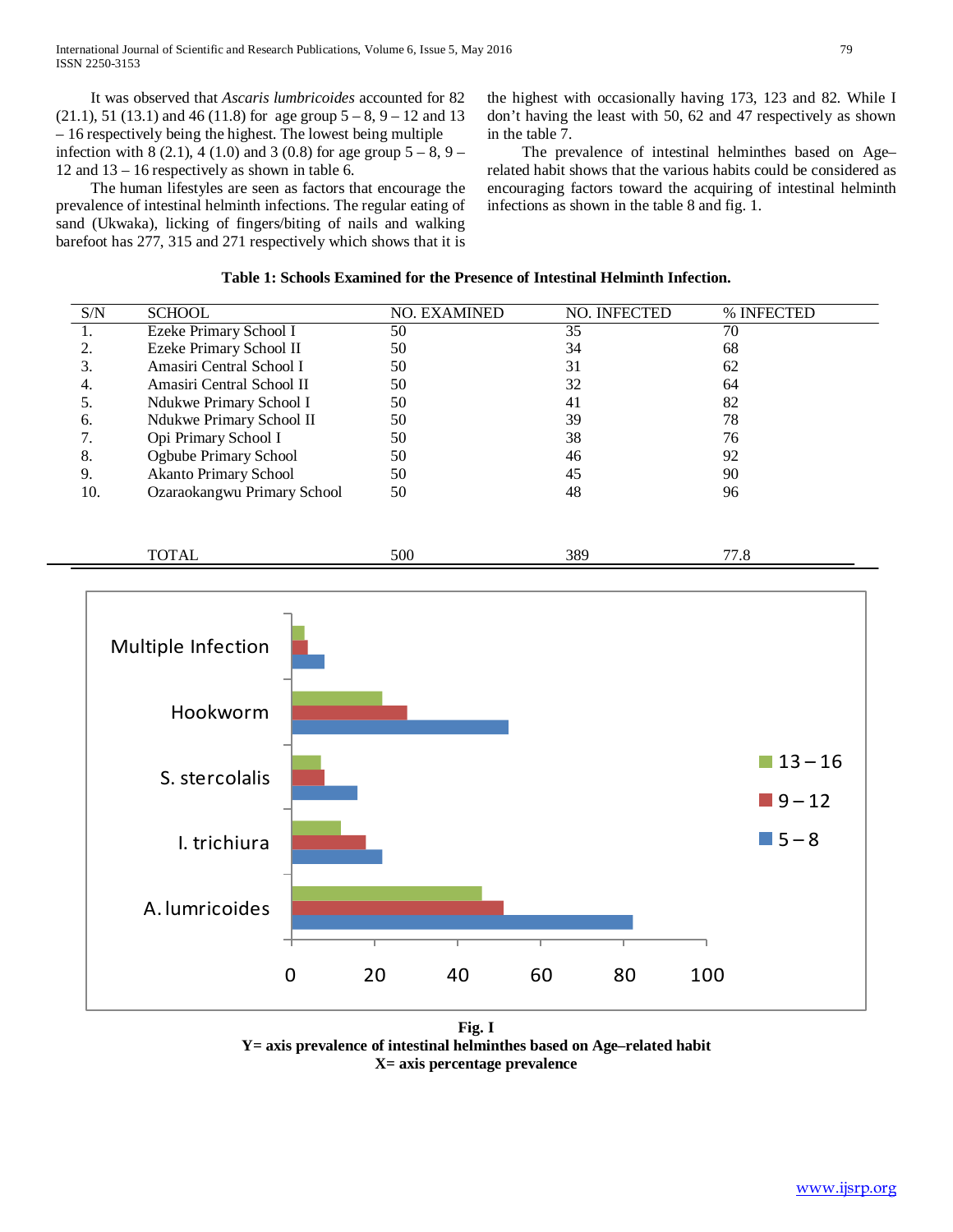|              | <b>Table 2 Distribution Of Parasite Based On Sex</b> |                 |            |  |  |
|--------------|------------------------------------------------------|-----------------|------------|--|--|
| <b>SEX</b>   | ΤΟΤΑΙ. ΡΟΡΗΙ ΑΤΙΟΝ                                   | NUMBER INFECTED | % INFECTED |  |  |
| Female       | 216                                                  | 182 (46.8)      | 84.3       |  |  |
| Male         | 284                                                  | 207 (53.2)      | 72.8       |  |  |
| <b>TOTAL</b> | 500                                                  | 389             | 77.8       |  |  |

 $X^2 = 3.841$ , which stand as the P-statistical value

# **Table 3 Age Range And Percentage Prevalence Of Intestinal Helminth Infection**

| AGE          | <b>NO. EXAMINED</b> | NO. INFECTED |
|--------------|---------------------|--------------|
| $5 - 8$      | 217                 | 215 (55.3%)  |
| $9 - 12$     | 153                 | 110(28.3%)   |
| $13 - 16$    | 130                 | 64 (16.4%)   |
| <b>TOTAL</b> | 500                 | 389          |

 $X^2 = 15.9, P = 0.778$ 

# **Table 4. Distribution of Parasite Species based on Types of Toilet**

| S/N | <b>TOILET TYPE</b>            | <b>TOTAL</b>    | NO. TOTAL       | NO. | $\%$             | AGE |
|-----|-------------------------------|-----------------|-----------------|-----|------------------|-----|
|     |                               | <b>EXAMINED</b> | <b>INFECTED</b> |     | <b>INFECTION</b> |     |
|     | Water closet                  |                 |                 |     |                  |     |
|     | Bush method/Elili             | 321             | 281             |     | 87.5             |     |
|     | Pit Toilet (Ohoro Oko Mkpume) | 175             | 108             |     | 61.7             |     |
|     |                               | 500             | 389             |     |                  |     |

# **Table 5: Prevalence Based On Types Of Parasite**

| Parasite                  | No. Examined | $\pi$ No. Infected $(\%)$ |  |  |  |
|---------------------------|--------------|---------------------------|--|--|--|
| Ascaris lumbricoides      | 500          | 179 (46)                  |  |  |  |
| Hookworm                  | 500          | 112(28.8)                 |  |  |  |
| Strongyloides stercoralis | 500          | 31(8)                     |  |  |  |
| Trichuris trichiura       | 500          | 52(13.4)                  |  |  |  |
| Multiple infection        | 500          | 15(3.8)                   |  |  |  |
| <b>TOTAL</b>              | 500          | 389(77.8)                 |  |  |  |
|                           |              |                           |  |  |  |

Z-Score =0.8144 or 0.7416, P=0.778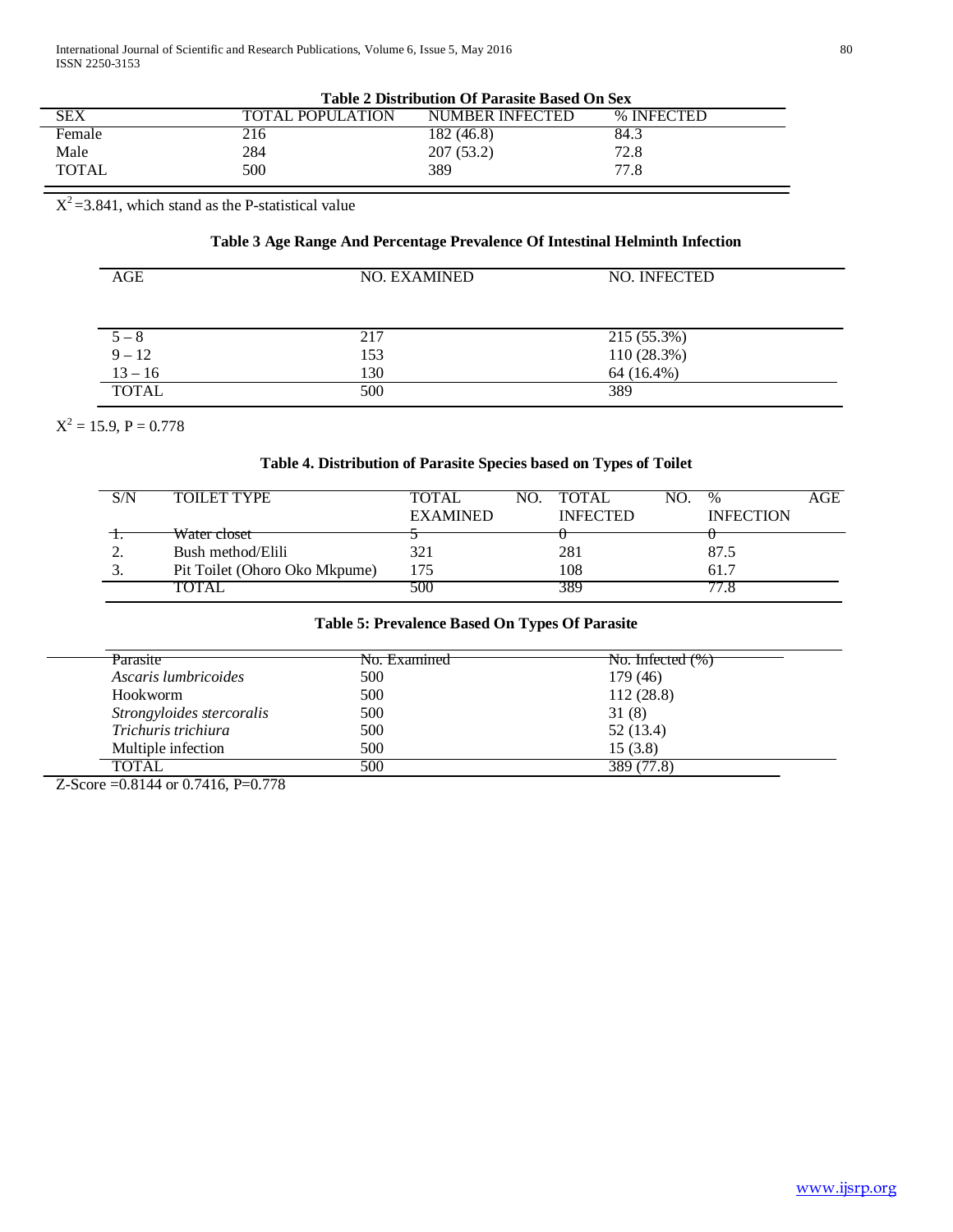

|              |                 | Table 8: Prevalence Of Intestinal Helminthes Based On Age–Related Habit or Lifestyle |             |                |           |            |    |                    |  |
|--------------|-----------------|--------------------------------------------------------------------------------------|-------------|----------------|-----------|------------|----|--------------------|--|
| AGE          | <b>WALK</b>     | LICK FINGER/BITE EAT                                                                 | <b>SOIL</b> |                |           |            |    |                    |  |
| <b>GRADE</b> | <b>BAREFOOT</b> | <b>NAILS</b>                                                                         | (UKWAKA)    |                |           |            |    |                    |  |
|              |                 |                                                                                      |             | coides<br>mbri | trichiura | lalis<br>∽ | 톱  | fultiple Infection |  |
| $5 - 8$      | 261             | 222                                                                                  | 231         | 82             | 22        | 16         | 52 | 8                  |  |
| $9 - 12$     | 126             | 113                                                                                  | 122         | 51             | 18        | 8          | 28 | 4                  |  |

13 – 16 66 103 97 46 12 7 22 3

TOTAL 150 963 378 500

# III. DISCUSSION

 Intestinal helminth infections remain high in rural communities in Amasiri Dev. Centre. The high prevalence of helminths recorded 389 (77.8%) in this study area could be attributed to exposure of the pupils to predisposing factors such as poor housing, poor system of sewage disposal, water sources

that is unsafe, poor conditions sanitation and lack of information on the side of the parents and pupils (Simon–Oke *et al.,* 2014); Mordi *et al.,* (2011) and Ukpai and Ugwu (2003). This report also agreed with the report presented by Adikanku *et al*., (2012). The investigation revealed that prevalence rates were much higher in the schools that are situated at communities within farm settlement areas as shown in table 1. This could be attributed to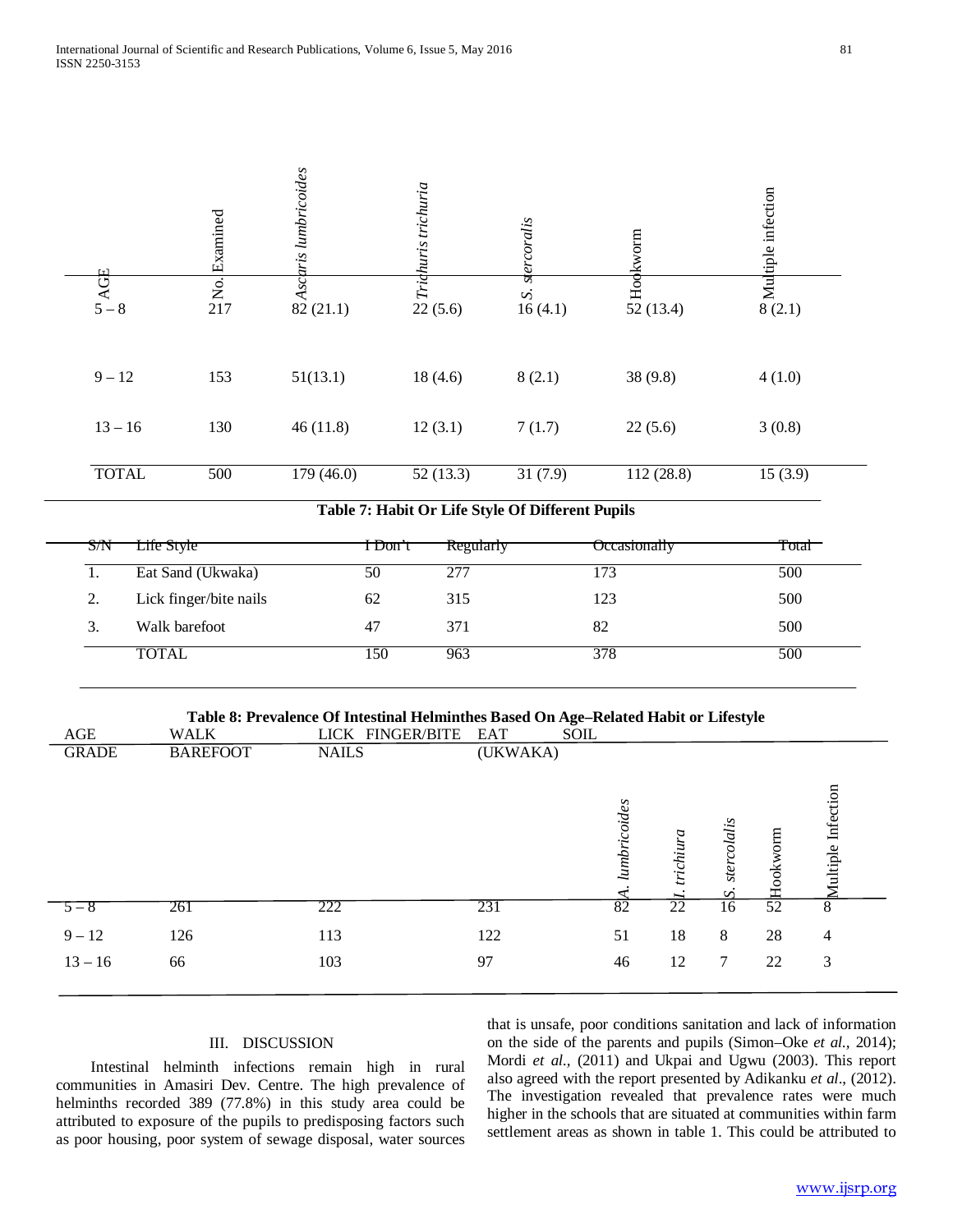the location of the school and the level of awareness about personal hygiene of the parents and the pupils, (Elizabeth *et al*., 2013, Bethany *et al*., 2006 and Adikankwu *et al*., 2012). In this study the prevalence link between intestinal helminths infections with the category of children of school age used at the period of the present study may be said to be inversely proportional (Kalu *et al.,* 2013). According to table 2, the rate of intestinal helminth infections were high in the age bracket of 5-8 years (215(55.5%) , low in 9-12 age groups (110 (25.3%) and lower in age groups of 13-16 years 64 (16.4%) which could be seen as true that the age category that involve the youngest (5-8years) engages most with activities linking them to have high contact level with soil such as playing regularly with mud/sand (Kalu, *et al*., 2013). Moreso this known group is observed with poor attitude to personal cleanliness which contribute most in the intestinal parasite infections. In fact the result of this work is in line with that done by (Uhuo, *et al*., 2011) on incidence of helminth within an area stating that infection of intestinal helminth is more in age group that is lower as against the age bracket that is higher portraying a knowledge of self hygienic attitude that is advance which could come into play with advancement in education. Simon-Oke, *et al.,* (2014) attributed the children at the age of 5- 8years little or no attention to personal and general hygiene such as walking barefooted, eating of sand (Ukwaka), dirty hands are used to share foods purchased from local food vendors; passing viable ova to one another. Also it may be because they eat snacks and food wrapped with papers from doubtful sources which may have been contaminated as suggested by (Chiojioke *et al*., 2004). Based on the report presented by (Ogbe *et al.,* 2003) that the highest prevalence of infection of intestinal helminth recorded across the groups between the ages 5-8years and decreases as age increases could be as a result of buildup of immunity as age increased which agrees with the result of this work. There was a significant difference (P>0.05) between infection rate and age groups.

 Distribution of parasite based on sex shows that with 284 males examined 207 (53.2%) had infection and with 182 (46.8%) out of 216 female examined also had intestinal helminth infection see table 2. Although there was a significant difference (P>0.05) between prevalence in females and that of the males, thus, prevalence rate is higher in females (84.3%) than in males (72.8%). This can be attributed to female exposure levels to eating of sand (Ukwaka), playing on sand, licking of finger/biting of nails, walking barefooted why playing or going for an errand, hawking, use of unwashed hands to share food items and other domestic work. This result is in agreement with that of Simon-Oke *et al*., (2014) which said sex-related prevalence was higher in females than males. This result also agrees with that reported by Kalu *et al.,* (2013), which said female pupils were more infected in community primary school Umunoha than males as a result of the level of exposition to infected sand in the area which the school is situated. This result contradicts previous studies by Eze and Nzeako (2011), Odikammoro and Ike (2004), Ukpia and Ugwu (2003), Uhuo *et al.,* (2011) which stated that the children whose parents are peasant farmers often go to farm with their male children which were found frequently with barefoot and for that males are more vulnerable than females since they joined their parents to farm. Thus, this result could agree with the above persons when the reverse is considered, that is, within Amasiri females go to farm most with their mothers than the men with their fathers who will always stay at the village square.

 Furthermore, the study on the analysis on the type of parasite indicated that *Ascaris lumbriocoides* (46%), Hookworm (28.8%), *Strongyloides stercoralis* (13.4%) and *Trichuris trichuira* (10.4%) were common in the sampled groups, multiple infection (3.8%) also occurred (table 5). This suggests that standard of living is low and awareness is also lacking on personal hygiene especially in handling of foods observed from feacal sampled. *A lumbricoides* was recorded with high prevalence 179 (46%) infection which shows the level of pollution of soil water and vegetable with ascariasis by those volunteers who defecated in the surrounding bushes or "elili" since *A. lumbricoides* were much common with ingestion of water and food contaminated with its eggs and occasionally via inhalation of contaminated dust (Adikankwu *et al.,* 2012). According to Naish *et al.,* (2004) which states that the Ova of *Ascaris lumbricoides* can survives prolonged period of 10years under a warm, shady and moist environmental condition which could be a reason for their long constant infection. Hookworm infection was also high with prevalence of 112(28.8%) which shows poor sanitary disposal of human feaces and indiscriminate defeacetion. In most tropical countries, intestinal helminth is seen as an occupational disease since; it is mostly prevalence in farming community (Simon-Oke *et al.,* 2014). This assertion is proved valid by this result where farming constitutes an important risk for intestinal helminthiasis, especially hookworm in the studied area. *Strongyloides steroralis* has the least prevalence 31 (8%) which buttress that fact that the level of personal hygiene is nothing to write home about within the community were this study was carried out. *Trichuris trichuria* was not left aside with prevalence of 52 (13.4%) as it is one of the three cosmopolitan intestinal parasite species as indicated by Odu *et al.,* (2013). The highest prevalence reported for *Ascaris lumbricoides* in this study agreed with same previous reports by (Adeyeba and Akinlabi, 2003; Agbolade *et al.,* 2004; Alli *et al*., in 2011. Infection by *Ascaris lumbricoides* is distributed through eggs that are swallowed along with the ingestion of contaminated soil or when various objects carrying the adherent eggs come in contact with the mouth. In addition, another source of infection could be by exposure to food particles or drinks are contaminated through methods of handling or dust particles from the environ. The ova of Ascaris could be spread through different food and coprophagous animals agents, and can thus be carried from the defecation site to other location far away as the case may be (Mordi and Ngwodo, 2007). Hence, in the intestine of the coprophagous animals the eggs/ova passed unaltered into the soil with a well-protected shell that can withstand hash environmental conditions and also survive a very long periods. Another major epidemiological factor that promote ascariasis is soil pollution (Mordi and Ngwodo, 2007). There have been report of intestinal helminths from various parts of Nigeria including Ebonyi State. Thus, the 46% prevalence value reported of *Ascaris lumbricoides* in this study was however, moderate when compared with previous reports from other areas in the state. The work done by Odikamnoro and Ikeh in 2004, showed 51.5% prevalence within the inhabitant of a community called Kpiri-kpiri in Abakaliki found in a state known as Ebonyi. Uhuo *et al*., in 2011 presented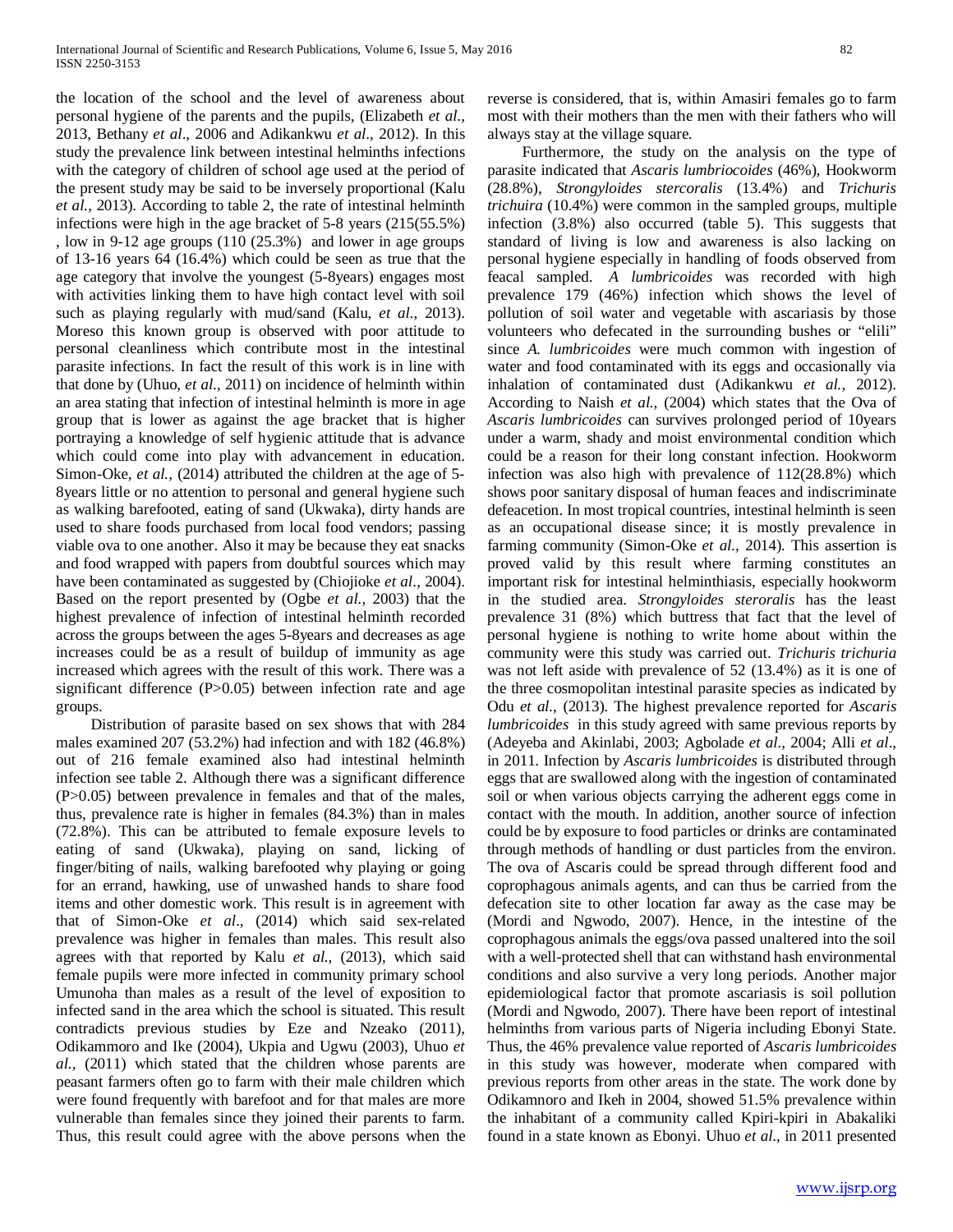a 20.0% prevalence among primary school children in one of the Local Government Areas in Ebonyi particularly Ezza North while Adikankwu *et al.,* (2012) reported a prevalence of 20.0% also in Ebonyi Local Government Area, Ebonyi State all in Nigeria.

 *T. trichiura* commonly recognized with its whip like structure in adult stage as whipworm which distribution is cosmopolitan and can be prevalent in warm humid tropical region (Mordi and Ngwodo, 2007). In this study *T. trichuria* had a prevalence rate of 13.4% which is higher than that in other parts of the state. Odikankwu *et al*., (2012) reported a prevalence rate of 1.3%. at Ebonyi Local Government Area while Uhuo *et al,.* (2011) recorded prevalence rate of 1.3%. This could be as a result of poor sanitary habits of indiscriminate defecation which could lead to pollution of the soil with the Ova. Infections usually occur through ingestion of drinks. However, the penetration of human skin with hookworm L3 infective larva stage caused infections, which could be attributed to poor personal hygiene such as disposal of human faece with poor sanitary measure, walking barefooted in contaminated area, and defecating indiscriminately (Mordi and Ngwodo, 2007) as shown in table 5. Due to lack of the awareness on the effect of personal hygiene and appropriate education of individual on environmental sanitation are channel of contacting infection of intestinal helminth. It could be true in the present environment of study since most preferred with prevalence rate of 87.5% toilet method as shown in table 4.

 This method which could lead to contamination of the soil, drink or food (raw vegetable) there-by escalate the prevalence of intestinal helminth infection. This result agreed with that presented by Adikankwu *et al*., (2012) which attributed infection of *Ascaris lumbricoides* to consumption of raw vegetable (Ighara) or drinking of contaminated water. It also corresponded with the work of Mordi and Ngwodo (2007) which said transmission of *T. trichura* infection in a community is due to indiscriminate poor sanitary defecation by human. It is noteworthy that several individuals in the age group have *strongyloides* infection. This nematode has the potential cause of serious life threatening infections in the immunocompromised and malnourished individuals. The extent of this complication occurring in Amasiri is unknown since there is no major surveillance that moves to schools for health education on methods of prevention and eradication of soil transmitted helminthes infection.

 Moreso, the lifestyle or habit of the pupils also have influence over the rate of prevalence as shown in table 8, children who were under the bracket age of 5-8 years which walk barefoot, lick finger, and eat sand (Ukwaka) most have high prevalence rate across the observe intestinal helminthes such as 82, 22, 16, 52 and 8 percent for *A. lumbricoides, T. trichiura, S. starcolaris,* hookworm and multiple infections respectively. Followed by those within the age bracket of 9-12 years with prevalence rate of 4, 28, 51, and 18 percent for multiply infections, hookworm, *A. lumbricoides, T. trichiura,* and *S. starcolaris,* respectively, thus, low among those with age bracket 13-15 years with 22, 46, 12, 7, and 3 for hookworm, *A. lumbricoides, T. trichiura, S. starcolaris,* and multiple infections respectively. This may be attributed to their increased immunity and level knowledge regarding personal hygiene and environmental sanitation since transmission is majorly by consuming contaminated food/water in case of Ascaris, Trichuris and Strongyloides infections or coming in contact with soil containing the infective larvae that penetrate through the skin (Hookworm). This is in line with work reported by Bethony *et al,* 2006, which states that the liberation of eggs of Soil Transmitted Helminths along with faece of individuals infected into the surrounding thereby making it one of the intestinal essentially parasites. The infective stage of hookworm and *Ascaris* occur in the soil by the development of the [larvae.](http://en.wikipedia.org/wiki/Larva) More so, the consumption of soil contaminated fruits and vegetables with infested eggs larvae cause infection; or by the putting of dirt hands and fingers containing the eggs into the mouth. Nevertheless, hookworm eggs cannot infect human directly thus, would under some developmental stages before becoming an infective larva such as after hatching in the soil, the moveable released larvae penetrate the skin. For that, one can be infected accidentally through careless attitude that leads to having contact with the soil that is contaminated.

# IV. CONLUSION AND RECOMMENDATIONS

# **Conclusion**

 The study showed that the prevalence of intestinal helminth infections among primary school children in Amasiri community is generally high compared to others reported within different parts of Ebonyi State Nigeria. The observed high prevalence of these intestinal helminth infections could partly be explained by the lack of mass chemotherapy or deworming exercise.

 However, sensitization on environmental sanitation including good personal hygiene are not emphatically stated which are the remote means of transmission of infections of helminth in underdeveloped areas like this, as these diseases are distributed by the disposal of feace indiscriminately thereby contributing to auto-infections of intestinal helminthes. This study objective was achieved successfully according to the purpose why it was set, such as indicating the presence of four helminthes (*Ascaris lumbricoides*, Hookworm, *Trichuris trichiura*, and *Strongyliodes stercoralis*) were prevalent among primary school children in Amasiri community. The information on the age, sex, locations, type of toilet facilities used, source of water supply and occupational status for the control of useful parasite of such which are highly distributed in this area.

# **Recommendation**

- 1) Based on the result obtained from this study, recommendation of routine examination of stool of all school children within Amasiri community would be necessary, thus, advocating for further studies by other researches.
- 2) This study revealed a high prevalence of intestinal helminths burden, a situation which is not too good for physical, mental and cognitive development of children. Thus, government across the levels should embark on measures to control the spread of helminthes infection among children in Amasiri community.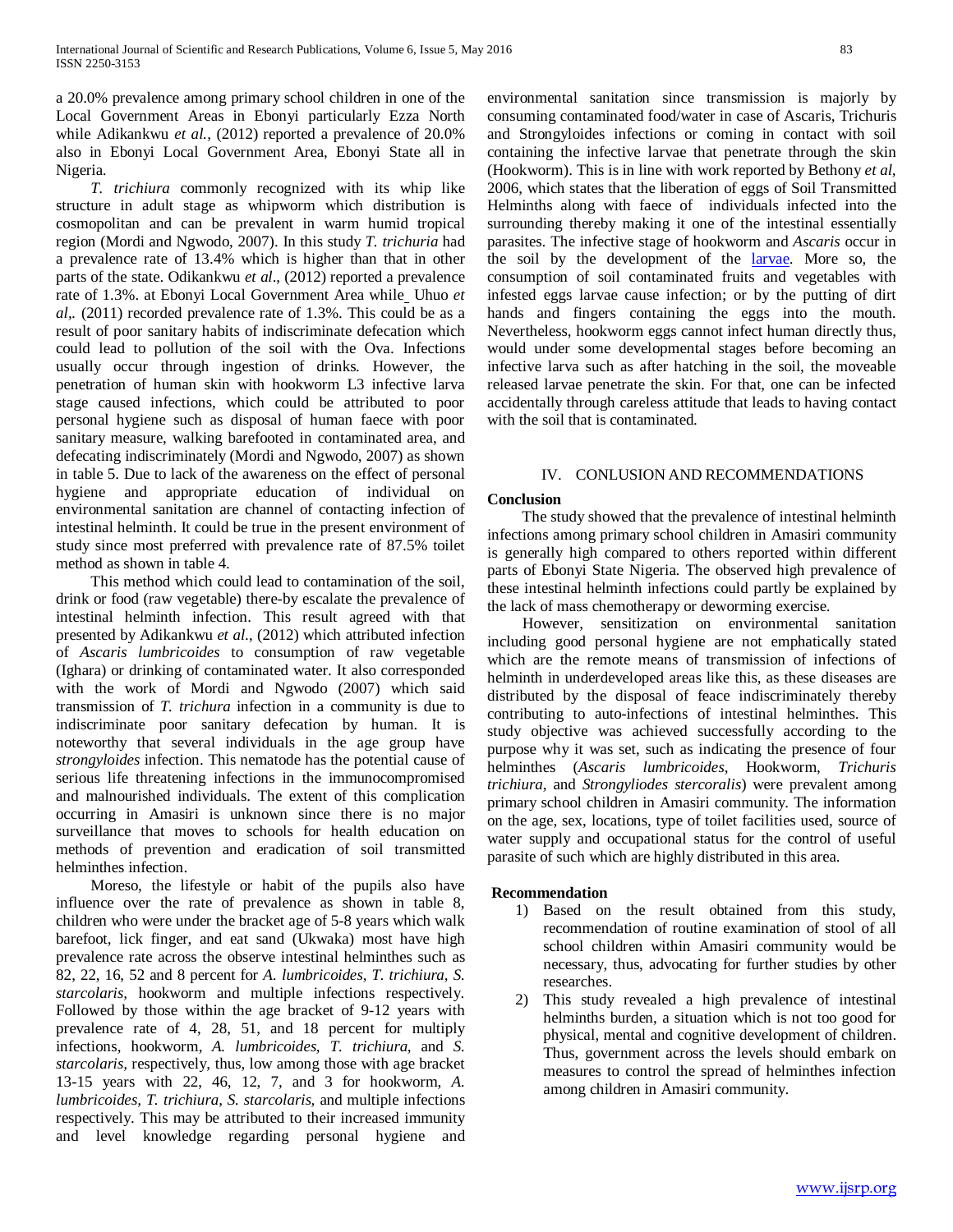#### **REFERENCES**

- [1] Abebe, A. Asmamaw, A., Zelalem A., Yitayal, S., Takele, T., Binima, M., Wubet, B., Simon, G. and Baye, G. (2011). Soil- transmitted Helminths and Schistosoma Mansoni Infections among School Children in Zarima town, Northwest Ethiopia, MBC infectious Diseases, 11:189.
- [2] Adeyeba, O.A. and Akinlabi, S.M. (2002). Intestinal Parasitic Infections among School Children in a Rural Community, Southwest Nigeria. Nigeria Journal of Parasitology. 23: 11-18.
- [3] Adikankwu, O.R., Odikamnoro, O.O., Uhuo, A.C. and Nwuzo, A.C. (2012). The Prevalence of Intestinal Nematode in School Children in Ebonyi State Local Government Area Ebonyi State, Nigeria. Continental Journal of Biomedical sciences 6 (1): 13-17.
- Adult. S. K. (2007) Pan American Health Organization's Regional Strategic Framework for addressing neglected diseases in neglected populations in Latin America and the Caribbean. Memonas do Instituto Oswaldo Cruz. 102(1):99-107.
- [5] Agbolade, O.M. Akinboye, D.O. and Awolaja, A. (2004). Intestinal Helminthiasis and Urinary Schistosomasis in some villages of Ijebu North, Osun State, Nigeria. African Journal of Biotechnology 3 (3): 206-209.
- [6] Ahmed, A. Al-mekhlafi, H.M., Al-adhroey, A.H., Abdusalam A. M. and Itho I. (2012) The nutritional impacts of soil Transmitted Helminth infections among orange Asli School children in rural Malaysia. Journal of Parasites and vectors 5:119.
- [7] Albonico, M., Ramsan, M., wright, V. Jape, K.H.J., Taylor M., Savioli, L. and Bickle, O. (2002). Soil- transmitted nematode infections and menbendazole treatment in mafia island school children. Annals of tropic medicine and parasitology. 96:171-726.
- [8] Albonico, M., Allen, H., Chitsulo, L., Engles, D., Gabrielli, A. F. and Savioli, 1. (2008). Controlling Soil- transmitted Helminthiasis in pre-school Age children through preventive chemotherapy. PLOS Neglected Tropical Disease. 2 (3): 26.
- [9] Akingbade, O. A., Akinjinmi, A. A., Ezechukwu, U. S., Okerentugba, P. O. and Okonko I. O., (2013). Prevalence of Intestinal Parasites among children with Diarrhea in Abeokuta, Ogun State, Nigeria. www.sciencepub.net/researcher.5(9):66-73
- [10] Alli, J.A., Okonkwo, I.O. Kolade, A.F., Nwanze, J.C., Dada, V. K. and Ogundele, M. (2011). Prevalence of intestinal Nematode Among pregnant Women Attending Antenatal Clinic at the University College Hospital, Ibadan, Nigeria. Advances in Applied Science research 2 (4): 1-13.
- [11] Ananthakrishnan, S. and Das P.K. (2001) Integrated programme for control of geohelminths: A perspective. The national medical journal of India 14:3.
- [12] Andrade, C., Alava, T., De Pakcio, I.A., Del Pogio P, Jamolietti, C., Gulleta M., and Montressor A. (2001) Prevalence and Intensity of Soil- transmitted helminthiasis in the city of Portoviejo (Ecuador), Memlnst Oswaldo Cruz, Rio de Janeiro, 98 (8):1075-1079.
- [13] Andy, E.O., and Plamer, A.D. (2005). Soil transmitted helminthiasis among school age children in Ethiope East Local Government Area, Delta State, Nigeria. African Journal of Biotechnology. 4 (9): 938-94.
- [14] Arora D.R. and Arora B. (2006). Medicine Parasitology. Second edition. CBS publishers and distributors. New Delhi, pp 212-213.
- [15] Awolaja, B.A. and Morenikeji, O.A. (2009). Prevalence and Intensity of Intestinal Parasites in five Communities in South- West Nigeria. Africa Journal of Biotechnology 8 (18): 4542-4546.
- [16] Anosike, J.C. Bertran, E.B., Celestine, O.E Onwuliri, Charles, E., Obiukwu and Chinyere, N. Ukaga (2004) Prevalence of Parasitic disease among Nomadic Fulani's of South Eastern Nigeria. Annals of Agriculture, Environment and Medicine. 11: 221 – 225.
- [17] Barons, S. (2003). Medical microbiology, 4th edition. The University of Texas Medical Branch at Galveston. Pp 345.
- [18] Bethony, J., Brooker, S., Albonico, M., Geiger, and Loukas, A. (2006). Soil Transmitted Helminths Infection Ascariasis, Trichiuriasis and hookworm, Lancet 367:21-32.
- [19] Brooker, S. and Bundy D.A.P. (2009). Soil Transmitted Helminths (geohelminths). In: Cook G.C. Zumla, editors. Mansoris Tropical Disease 22nd ed. London; Saunders. Pp 1515-1548.
- [20] Brooker S., Clement, A. and Bundu, D. (2006) Global Epidemiology, Ecology and control of soil transmitted infection. Advanced parasitology 6: 223-265.
- [21] Centers for Disease Control and Prevention (2003) laboratory identification of Parasites of Public Health concern. pp45
- [22] Cheesbrough, M. (2006). District Laboratory Practices in Tropical countries, Part London Cambridge University press. Cambridge, pp 435.
- [23] De. Silver, N.R., Brooker, S. Hotez, P.J. and Montressor, A. (2003)'. Soil transmitted Helminth Infections Updated the Global picture. Trends in Parasitology 19:547-551.
- [24] Eze, N.C. and Nzeako, S.O. (2011). Intenstinal helminthes amongst the Hausa and Fulani settlers at Obinze, Owerri, Imo State, Nigeria. Nigeria Journal of Parasitology 32 (2): 225-229.
- [25] Ezeagwuma, D. Okwelogu, I., Ekejindu, I., Ogbuagu C. (2009). The prevalence and Socio-Economic factors of Intestinal Helminth infections Among primary school pupils in Ozubulu, Anambra State, Nigeria. The internet journal of Epidemiology. 90 (1); 63-81.
- [26] Elizabeth M., Scrupepely G., and Isoa, V., (2013) Prevalence of Intestinal helminth infection in Fiji Pacific. Health /Dialog 5 (10): 74-75.
- [27] Galvanic, A.P. (2005). Age-Dependent Epidemiological patterns and Strain Diversity in helminthes Parasites. Journal of Parasitology. 91: 24 -30.
- [28] Hotez, P.J., Bundy, D.A.P., Beegle, K. Brooker, S., Drake, L., De Silva, N., Montressor, A., engles, D., Jukes, M. Bethony, J.L., Chow, J. Laxminarayan, R., Michaud, C. M. Bethony, J. Correa- Oliveisa, R., Ziao, S.H., Fenwick, A. and Savioli, Z. (2006). Hemlminths Infections: Soil-Transmitted helminth Infections and Schistosomiasis, Disease Control Priorities in Developing. Countries, WHO, 2nd edition, pp 467-480.
- [29] Hotez, P.J., Bethony, J. Bottazzi, M.E., Brooker, S. and Buss, P. (2005). Hookworm the great infection of Mankind. Plos medicine. 2:63-67.
- [30] Hotez, P.J., De Silva, N., Brooker, S. and Bethony Y. (2003). Soil Transmitted Helminth Infections: The Nature, causes and Burden of the condition. Disease Control priorities Project, working paper Pp3.
- [31] Hotez, P.J., Bundy, D.A.P., Beegle, K., Brooker S., Drake, L., De Silva , N., Montressor, A., Engels, D., Jukes, M., Chitsulo, L., Chow, J., Laximinarayan, R., Ziao, S.H., Fenwick, A. and Savioli, L. (2006). Helminthes infections. Soil transmitted Helminth infectious and Schristosomiasis, Disease control priorities in Developing countries, WHO, 2nd edition, 24: 467- 480.
- [32] Ijagbone, I.F. and Olagunju, T.E. (2006). Intestinal heinminths Parasites in School Children in Iragbiji, Boripe Local Government, Osun State. Nigeria Africa Journal of Biomedical research 9 (1): 63-65.
- [33] Jimenez- Gonzalez, D.E. Marquez- Rodrigue, K., Rodrigwez J.M., Gonzales, X., Oxford, J., Sanchez, R., Kawa-karasik, S., Fliesser, A. and Maravilla, P. (2009). Prevalence and Risk Factors Associated with intestinal parasites in a rural community of central Mexico. Journal of Parasitology and vector Biology 1 (2): 009-012.
- [34] Jennifer, O. (2011) Education System and qualification structure of Nigeria pp1.
- [35] Kalu, M.K. Eugene, C.N. and Ifeanyi, A.O. (2013) Intenstinal Nematode parasites amongst school children attending some primary Schools in Mbaitoli Local Government Area, Imo State, Nigeria. Journal of Biological Sciences and Bioconservation. 5 (1): 102- 110.
- [36] Knopp, S. Mgeni, A.F. Khanmis, I.S., Steinmann, P., stothard, J.R., Rollinson, D., Marti, H., and Utzinger, J. (2008). Diagnosis of Soil-Transmitted helminthes in the era of Prevalence Chemotherapy: Effect of multiple stool sampling and use of different diagnostic Technique. Plos Neglected Tropical Diseases 2 (11) 331-338.
- [37] Mabosa, M.L., Appleton, C.C., Hughes, J.C. and Gouwa, E. (2004). Hookworm (Necator americanus) Tranission in Irland Areas of sandy soil in twazulu- watal South Africa. Tropical Medical Internal health. 9:471-478.
- [38] Maizels, R.M. and Yazdanbakhsh, M. (2003). 842/465/1/ maizels% 26. Yaz. Pdf, "Immnune regulation by Helminth parasites: cellular and mollular and molecular mechanisms" Natural review of Immundogy. 3 (9): 733-744.
- [39] Montressor, A., Crompton, D.W.T., Gyorkos T.W. and Savioli, L. (2002). Helminth control in school-Age children: A Gude for Managers of control programmes Geneva: world Health organization.
- [40] Mordi, R.M. and Ngodo, P.O.A. (2007). A study of blood and gastro-Intestinal parasites in Edo State. Africa journal of Biotechnology. 6 (19): 2201-2207.
- [41] Mordi, R.M. Evelyn, U.E. Fredrick, O.A. and Okafor F.U. (2011). International Nematode Infection among school children in Aniocha South Local Government Area of Delta State, Nigeria. Nigeria Journal of Parasitology, 32 (2): 203- 207.